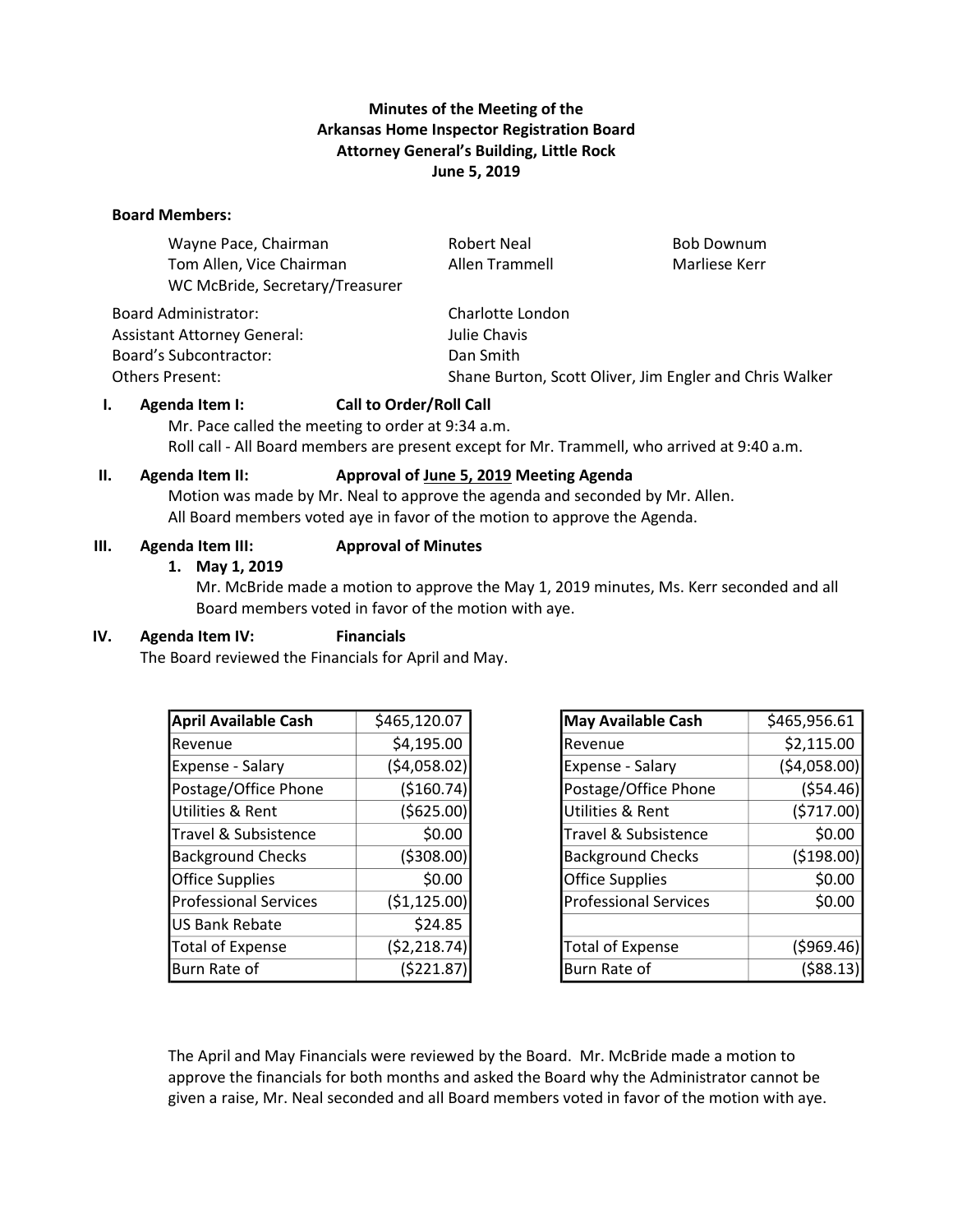# **V. Agenda Item V: Status of Complaints**

# **1. OLD COMPLAINTS**

- a. **Addie Holmes vs David Miller, HI-1726** *(June 2018)* Ms. Chavis told the Board that Mr. Miller had signed the Consent Agreement and paid the \$250.00 Civil Penalty Fine.
- b. **David Johnston vs Michael J. Smith, HI-1538** *(February 2019)* Ms. Chavis told the Board that Mr. Smith had signed the Consent Agreement and paid the \$100.00 Civil Penalty Fine.
- c. **Earlene Horton vs Daniel Broughton, HI-1076**  *(November 2018)* Ms. Chavis told the Board that Ms. Horton had sent an email stating that she wanted to appeal the Board's decision to dismiss the complaint. Mr. Neal made a motion to grant a hearing, Mr. McBride seconded. There was no vote and Mr. Neal withdrew his original motion. Mr. Allen made a motion to have no hearing, Ms. Kerr seconded and all Board members voted in favor of the motion with aye. Ms. Kerr made a motion for Mr. Broughton to be fined for turning the water on at the home and not turning it off when his inspection was complete. Mr. Trammell seconded the motion. Ms. Kerr amended her motion to impose a fine of \$250.00 against the home inspector, Mr. McBride seconded and all Board members voted aye to approve the motion. Mr. Allen said the Board needs to educate Home Inspectors about what they can and cannot turn on or off when inspecting a home, in reference to electricity and water.

# **2. NEW COMPLAINTS**

There were no new complaints.

### **VI. Agenda Item VI: Review of New Applicants / Registration Renewals**

The Board reviewed twelve (12) new applicants.

| 1. Tom Dinkins | 5. Jeff Hull     | 9. Kevin Prophet |
|----------------|------------------|------------------|
| 2. Ron Dunn    | 6. Levi Mittag   | 10. Lee Rhynes   |
| 3. Kyle Graham | 7. Tracy Moorman | 11. James Rylee  |
| 4. Kelly Hill  | 8. Scott Oliver  | 12. Nathan Walsh |
|                |                  |                  |

**Applicants #1 through #12 -** Mr. Trammell made a motion to approve the applications of all twelve new applicants, Mr. McBride seconded and all Board members voted aye in favor of approving the applicants for licensing.

## **VII. Agenda Item VII: Continuing Education/Pre-Registration Courses**

1. **ABC Home Inspection Institute** – Four (4) Classroom CE Courses

| b. Home Inspection - Standards of Practice | 4 Hrs |
|--------------------------------------------|-------|
| c. How to Inspect Air Conditioning Systems | 2 Hrs |
| d. Inspecting Foundation Walls & Piers     | 2 Hrs |
| e. Inspecting Log Homes                    | 6 Hrs |

Mr. Allen made a motion to approve all four CE courses, Mr. Trammell seconded and all Board members voted aye in favor of the motion.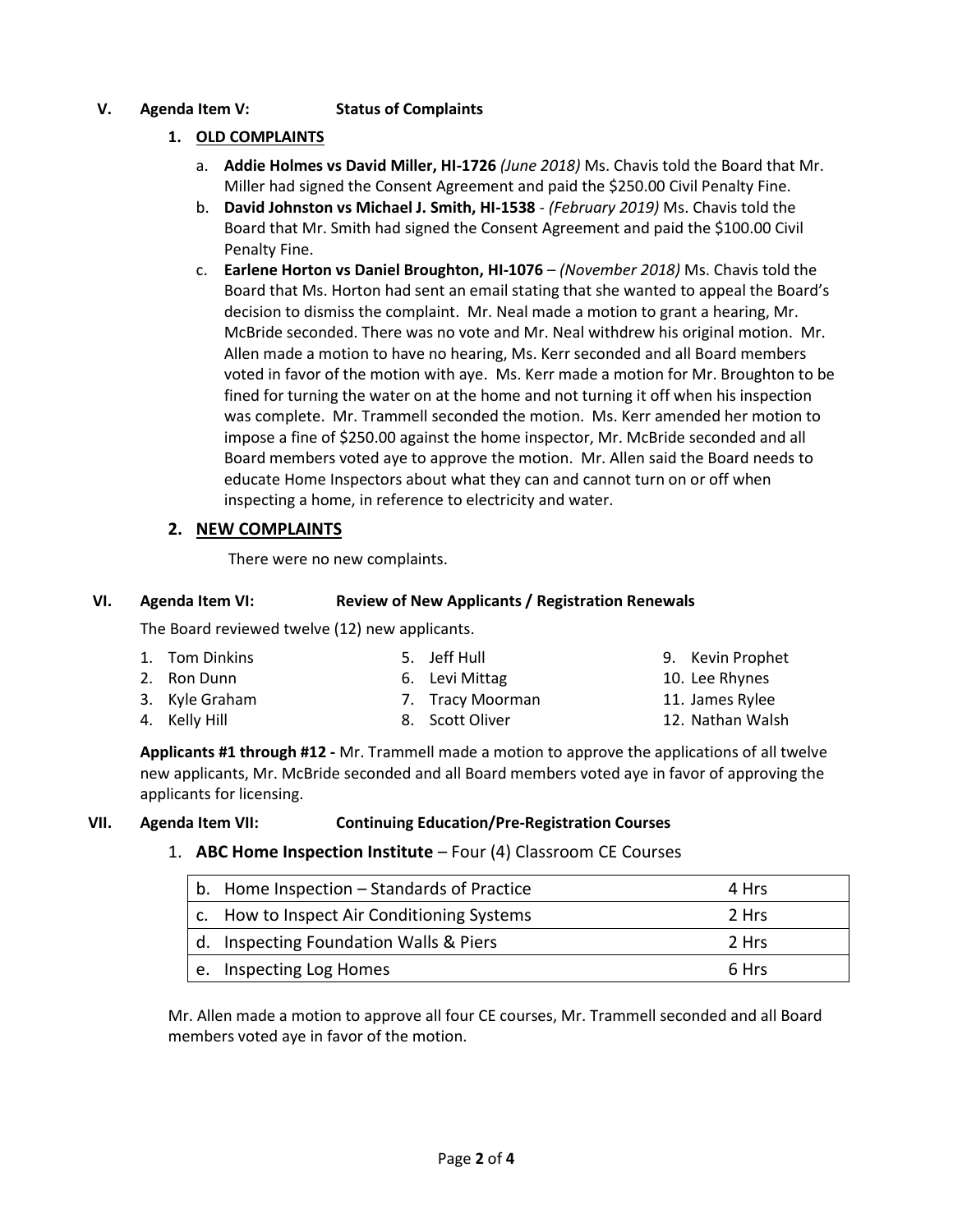# 2. **AHIT -** Pre-Registration Training Course *(Renewal)* – 81 Hours

Mr. Allen made a motion to approve the AHIT Pre-Registration Training Course, Mr. Tramell seconded and all Board members voted aye in favor of the motion.

## **VIII. Agenda Item VIII: New Business**

1. Mr. Jim Engler spoke with the Board about the possibility of being approved for a home inspector license with his criminal history. Ms. Chavis asked him about his criminal charges. Mr. Engler told the Board about his family history, having a successful business and a job as a chaplain. He explained how he ended up being arrested on drug charges in 2003 and incarcerated from 2005-2012. He was released in 2012. Ms. Chavis asked him if he had participated in various programs while in prison and since being paroled. Mr. Allen told Mr. Engler about the high concentration of home inspectors in the Northwest Arkansas area. Mr. Pace told him that although there is no shortage of home inspectors, the number of home inspectors that the public can trust is limited. Mr. Neal told him that he might hit some hurdles if people were to find out about his background.

Mr. Chris Walker, a building contractor since 2004, spoke to the Board about Mr. Engler. He said that he has known Mr. Engler for nine years. He told the Board about their relationship and how they became friends. He described Mr. Engler as a faithful man who would not do anything to embarrass the Board and he could trust him. Mr. Neal asked Mr. Engler if he had stayed out of trouble and passed regular drug screens since his release and Mr. Engler responded that he had. Mr. Pace reminded Mr. Engler of the possibility of the Board having three new Board members by the time he applies for licensing. Mr. Engler thanked the Board for their time.

# **BREAK –10:55 – 11:05**

- 2. Mr. Shane Burton asked the Board about getting a waiver since he will have passed the 12 month deadline between completing the 80-hour course and applying for a license. Mr. Neal told him that the Board could grant him a waiver with the requirement that he also complete 14 hours of continuing education within six months of becoming licensed. He would also have to submit his application by December 31, 2019. Mr. Burton agreed with those terms. Mr. Neal made a motion for the Board to grant Mr. Burton a waiver to exceed the 12-month deadline when he applies for licensing and complete an additional 14 hours of continuing education within six months of licensing, Mr. Allen seconded and all Board members voted to approve the motion with aye.
- 3. Mr. Allen said the Board needs to discuss how complaints are being evaluated. Are the complaint issues being looked at or is the home inspection report being evaluated? Mr. Pace said that he did not see any problem with reviewing the report to see if there are other deficiencies present. Mr. Allen asked if the home inspector is opening himself up to a Board generated complaint when their home inspection report is reviewed. Mr. Smith, the Board's Subcontractor, told the Board that he reviews the reports to help the home inspector and to make sure the home inspector is not repeating the same mistakes over and over. Mr. Allen asked if deficiencies in a report would warrant a Consent Agreement or reprimand. Mr. Pace said that it would be handled on a case-by-case basis.
- 4. Mr. Neal asked Ms. Chavis about licensing for people in the military if they have been in Arkansas for 30 days. He asked if they would be given a license. Due to legislative issues regarding licensing for the military, Ms. Chavis and other members of the Board said this would be discussed at the next Board meeting.